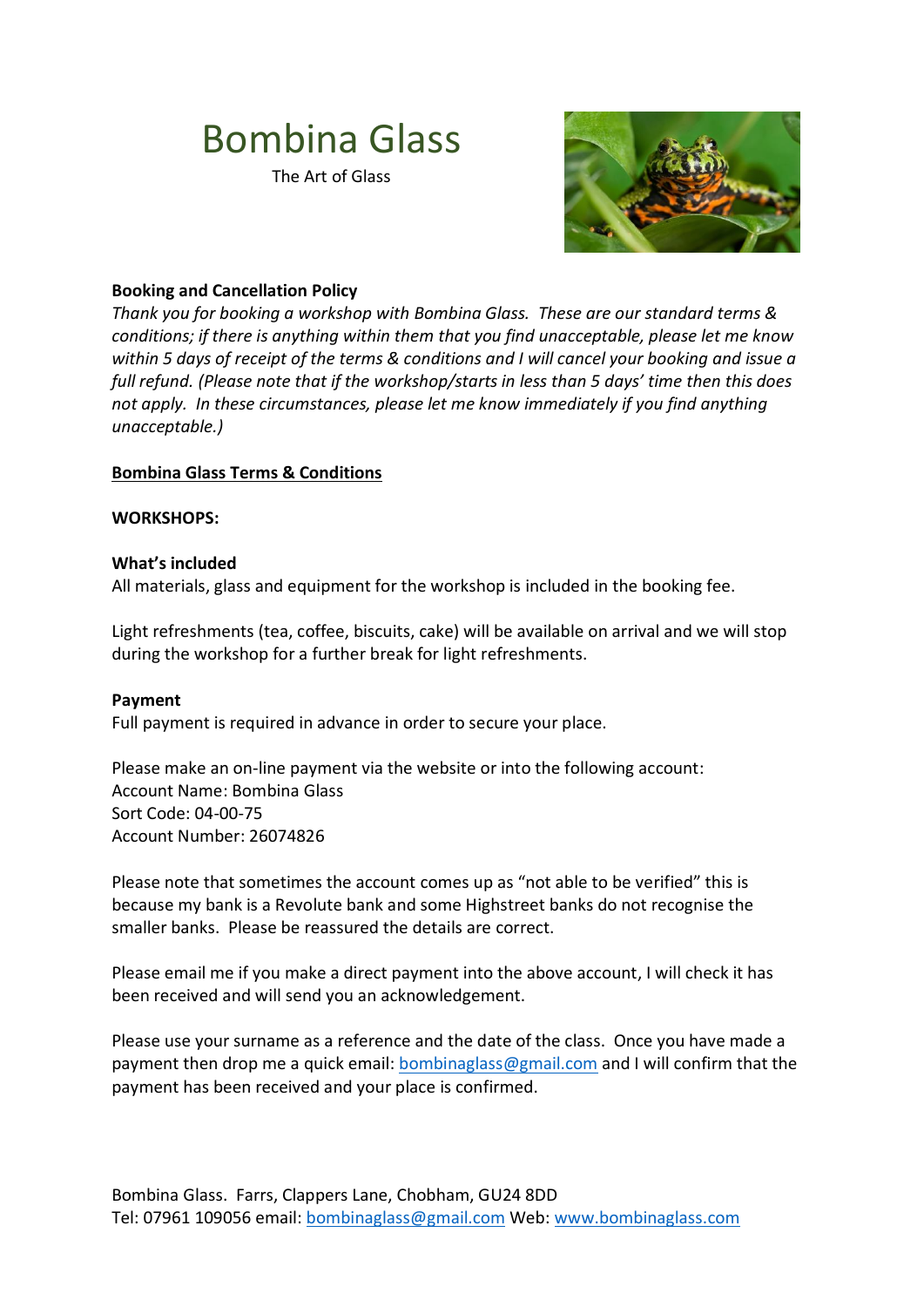# **Cancellation by you**

If you need to cancel your place on a workshop unfortunately the following cancellation charges apply:

- · Cancellation 28+ days before workshop date: 50% of workshop fee unless we are able to resell the place.
- · Cancellation less than 28 days before workshop date: 100% of workshop fee unless we are able to resell the place.

If you do need to cancel you are welcome to send another person in your place instead. This does not incur any fee. Please just advise us of your replacement's name and contact details as soon as possible.

Please note that "cancellation" includes needing to move your place from one booked workshop to another.

### **Cancellation by us**

In the unlikely event of us needing to cancel a workshop we will give as much notice as possible and will offer you a place on an alternative workshop. If this workshop is not suitable for any reason, then your full fees will be refunded. Please note that we cannot accept responsibility for any other/3rd party costs you may have incurred in relation to the original workshop booking.

### **COPYRIGHT, TRADEMARKS AND INTELLECTUAL PROPERTY**

All material on this website and all written materials distributed during workshops are owned by or licenced to Bombina Glass and may not be copied or reproduced without our written permission.

# **LAW AND JURISDICTION**

These Terms and Conditions (including any non-contractual matters and obligations arising therefrom or associated therewith) shall be governed by, and construed in accordance with, the laws of England and Wales.

Any dispute, controversy, proceedings or claim between the Parties relating to these Terms and Conditions (including any non-contractual matters and obligations arising therefrom or associated therewith) shall fall within the jurisdiction of the courts of England and Wales.

### **BOMBINA GLASS PRIVACY POLICY – UPDATED1st September 2020**

This privacy policy explains how we use any personal information we collect about you when you use this website.

### **Topics:**

- What information do we collect about you?
- How will we use the information about you?
- Marketing
- Access to your information and correction
- Bombina Glass. Farrs, Clappers Lane, Chobham, GU24 8DD Tel: 07961 109056 email: [bombinaglass@gmail.com](mailto:bombinaglass@gmail.com) Web: [www.bombinaglass.com](http://www.bombinaglass.com/)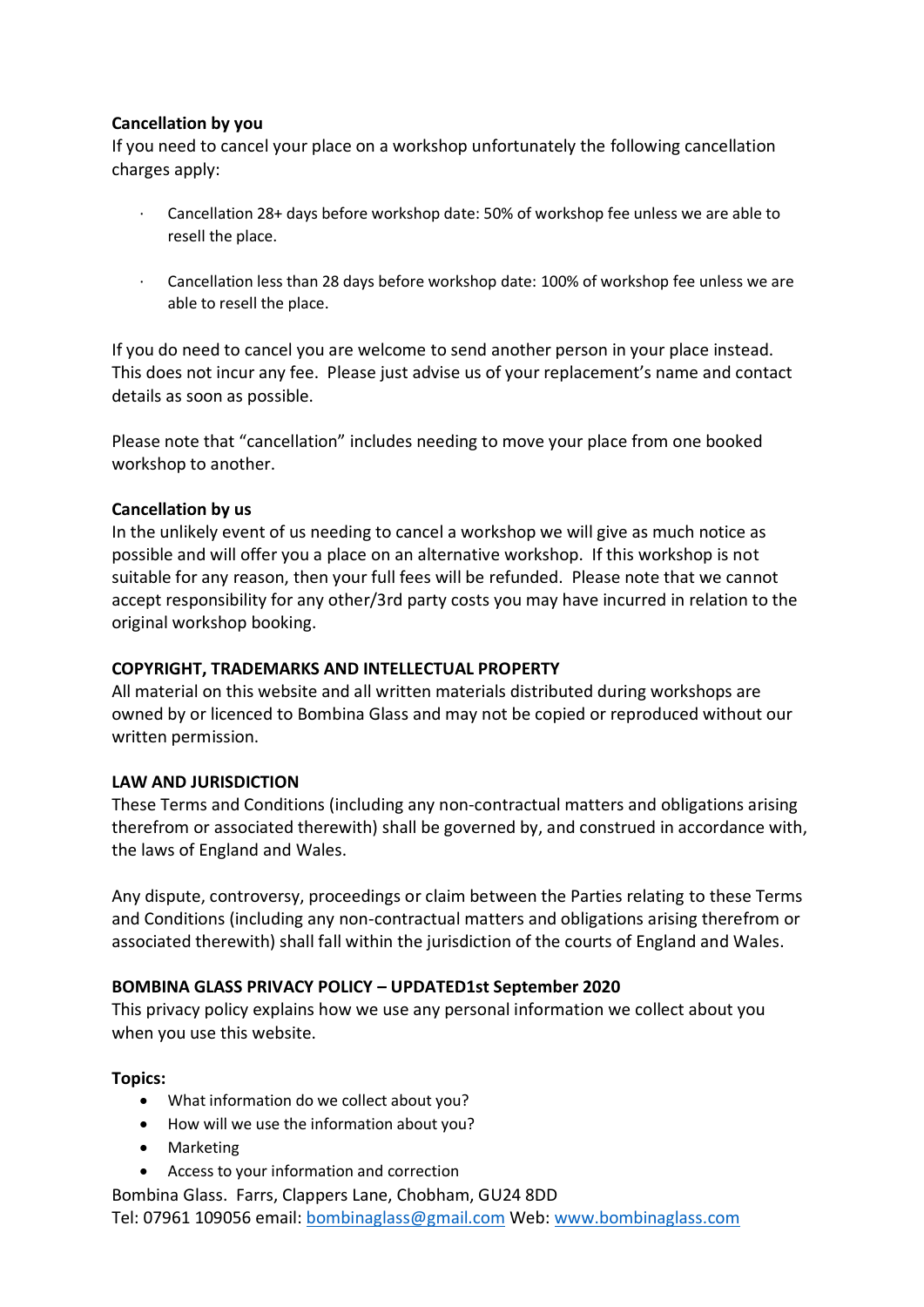- **•** Cookies
- Other websites
- Changes to our privacy policy
- How to contact us

## **What information do we collect about you?**

We collect information about you when you place an order for workshops, classes or gift vouchers. We also collect information when you voluntarily complete contact forms on our website. Website usage information is collected using cookies.

## **How will we use the information about you?**

We collect information about you to process your order and to reply to any queries raised via our contact forms. We use your data to process your payments for your orders including your payment card details. We do not store or process your card details ourselves; they are processed and stored via our third-party service provider. We encrypt your payment card details in your browser and securely transfer this data to our third-party payment provider to process a payment. In order to send you emails in response to voluntary contact via our contact forms and to process your order, we share your details with our email service provider. We use analytics tools to track the way that users interact with our website. If you sign up for our monthly newsletter, we do not share your data with any third party marketing.

## **Marketing**

If you have consented to receive our seasonal newsletter, you may opt out at a later date. You have a right at any time to stop us from contacting you for marketing. If you no longer wish to receive the monthly newsletter, please email us at [bombinaglass@gmail.com](mailto:bombinaglass@gmail.com) or use the Unsubscribe link at the bottom of every newsletter email.

### **Access to your information and corrections**

You have the right to request a copy of the information that we hold about you. If you would like a copy of some or all of your personal information, please email or write to us at the following address: **bombinaglass@gmail.com** or Farrs, Clappers Lane, Chobham GU24 8DD. We want to make sure that your personal information is accurate and up to date. You may ask us to correct or remove information you think is inaccurate.

### **Cookies**

Cookies are text files placed on your computer to collect standard internet log information and visitor behaviour information. This information is used to track visitor use of the website and to compile statistical reports on website activity. For further information visit www.aboutcookies.org or www.allaboutcookies.org. You can set your browser not to accept cookies and the above websites tell you how to remove cookies from your browser. However, in a few cases some of our website features may not function as a result.

### **Other websites**

Our website may contain links to other websites. This privacy policy only applies to this website so when you link to other websites you should read their own privacy policies.

Bombina Glass. Farrs, Clappers Lane, Chobham, GU24 8DD Tel: 07961 109056 email: [bombinaglass@gmail.com](mailto:bombinaglass@gmail.com) Web: [www.bombinaglass.com](http://www.bombinaglass.com/)